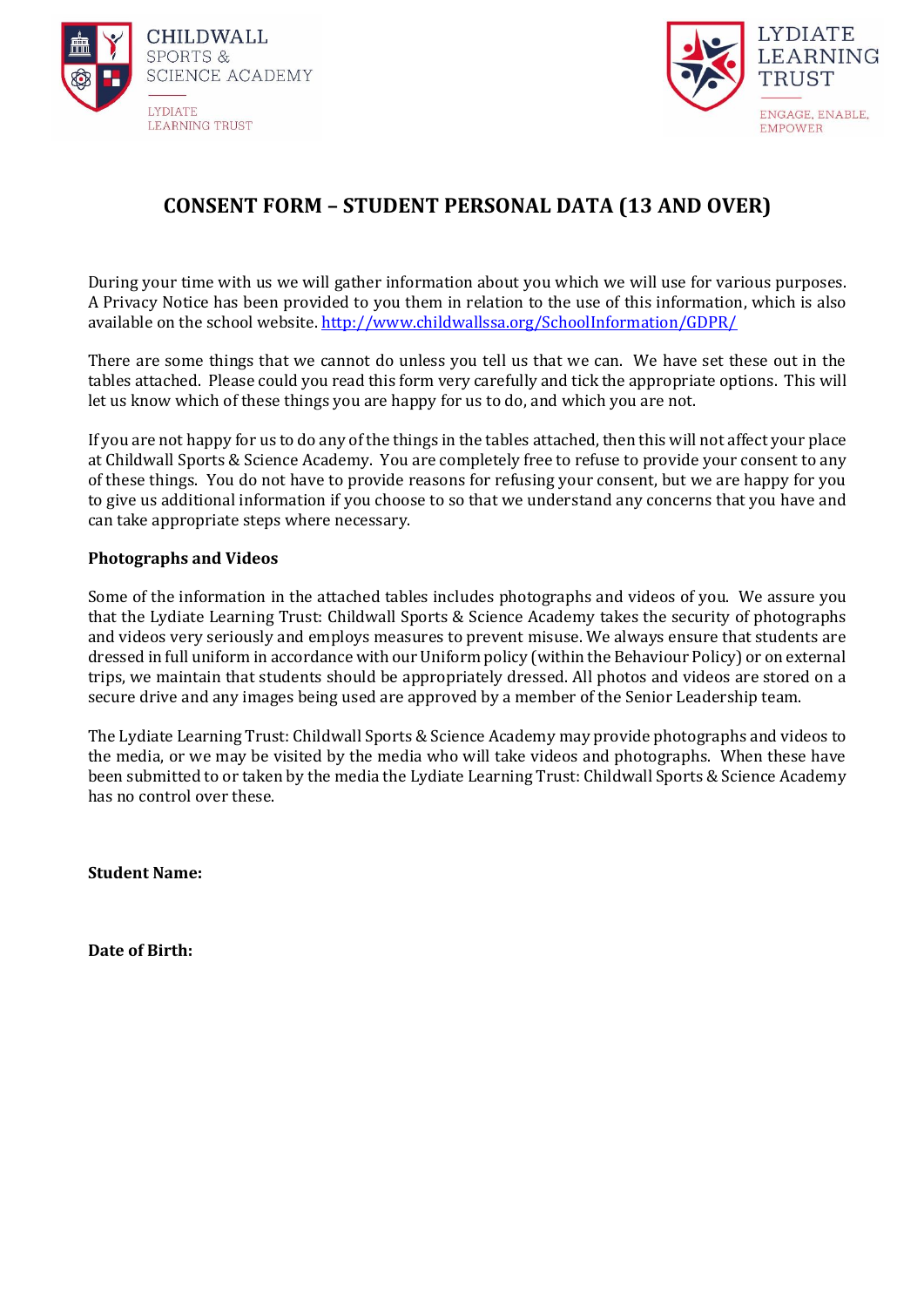### **Celebrating Your Achievements and Reporting on Events**

We are very proud of the achievements of all of our students, and we want to be able to celebrate these achievements both within the Lydiate Learning Trust: Childwall Sports & Science Academy and with others. We may also want to report on significant events which involve our students, such as visits from dignitaries. This will involve providing information about involvement in certain activities such as sports.

|                                                                                                                                 | Yes          | N <sub>o</sub> |
|---------------------------------------------------------------------------------------------------------------------------------|--------------|----------------|
| In order to celebrate my achievements, I am happy for the Lydiate<br>Learning Trust: Childwall Sports & Science Academy to use: |              |                |
| Photographs of me                                                                                                               | □            | П              |
| Videos of me                                                                                                                    | П            | П              |
| The following information may be used with the above:                                                                           |              |                |
| Name                                                                                                                            | ΙI           | $\mathsf{L}$   |
| Class                                                                                                                           | $\mathsf{L}$ | П              |
| Year Group                                                                                                                      | П            | П              |
| I am happy for the following information to be used but only without<br>photographs or videos of me:                            |              |                |
| Name                                                                                                                            | П            | ΙI             |
| Class                                                                                                                           | ΙI           | П              |
| Year Group                                                                                                                      | $\Box$       | $\mathsf{L}$   |
| I am happy for the information selected above to be used:                                                                       |              |                |
| On internal screens which may also be viewed by visitors to the<br>school site [and/or on internal notice boards]               | П            | П              |
| On the Lydiate Learning Trust: Childwall Sports & Science Academy<br>intranet                                                   | П            | ΙI             |
| On the Lydiate Learning Trust: Childwall Sports & Science Academy<br>website                                                    | ΙI           | ΙI             |
| On the Lydiate Learning Trust: Childwall Sports & Science Academy<br>social media sites                                         | $\mathsf{L}$ | П              |
| In local news media - newspapers, websites and television                                                                       | $\mathsf{L}$ |                |
| In national news media - newspapers, websites and television                                                                    | П            | $\perp$        |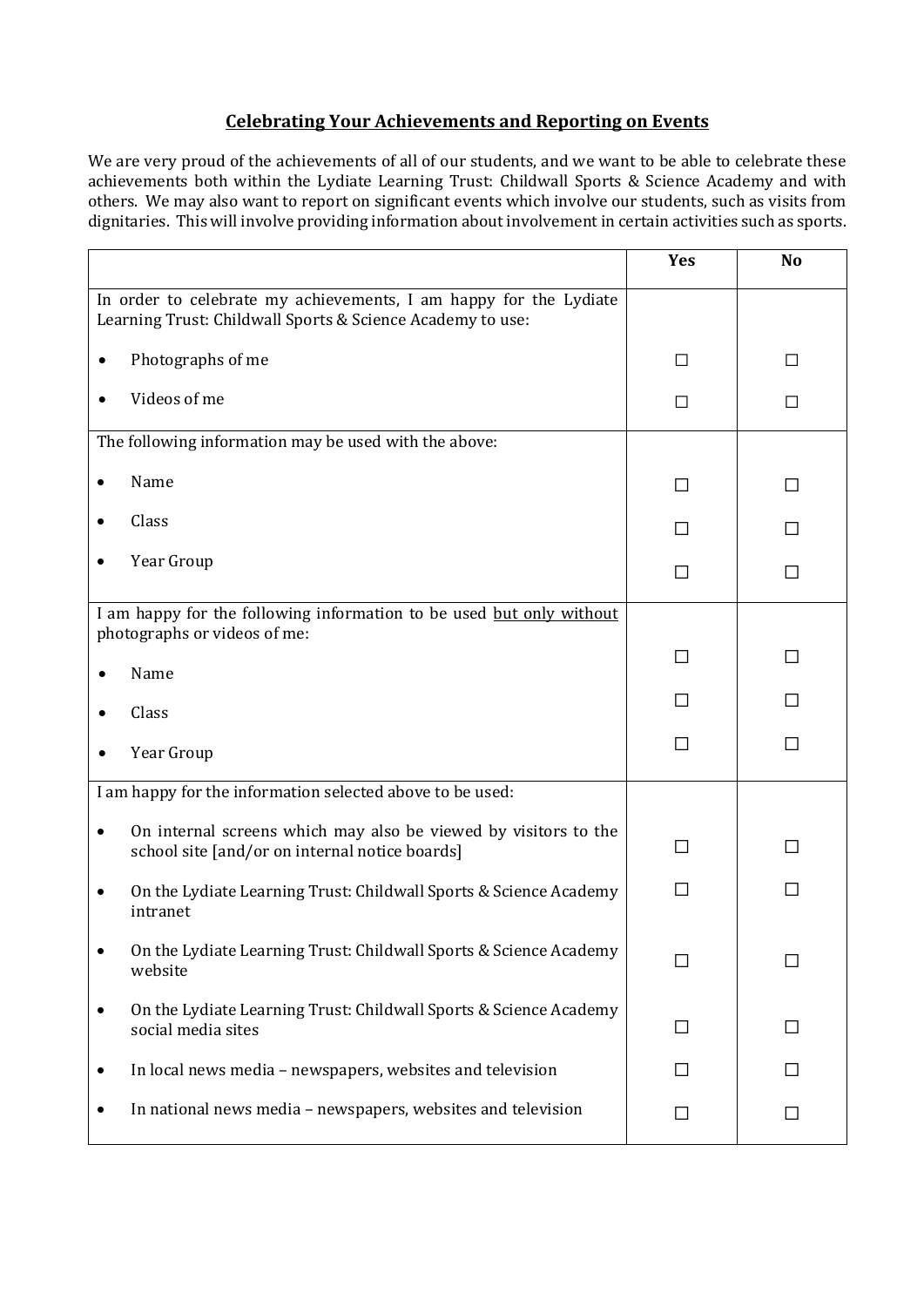# **Promoting the Lydiate Learning Trust: Childwall Sports & Science**

We want to be able to promote the Lydiate Learning Trust: Childwall Sports & Science Academy to attract new students, and to show the quality of the Trust/School. As part of this we would like to be able to use photographs and videos of our students in promotional material.

|                                                                                                                                                             | Yes    | <b>No</b> |
|-------------------------------------------------------------------------------------------------------------------------------------------------------------|--------|-----------|
| I am happy for the information selected below to be used for the<br>purpose of promoting the Lydiate Learning Trust: Childwall Sports &<br>Science Academy: |        |           |
| Photographs of me                                                                                                                                           | $\Box$ | П         |
| Videos of me                                                                                                                                                | $\Box$ | П         |
| The following information may be used with the above:                                                                                                       |        |           |
| Name                                                                                                                                                        | П      | П         |
| Class                                                                                                                                                       | H      | П         |
| Year Group                                                                                                                                                  | П      | $\Box$    |
| I am happy for the following information to be used but only without<br>photographs or videos of me [my child]:                                             |        |           |
| Name                                                                                                                                                        | П      | $\Box$    |
| Class                                                                                                                                                       | П      | П         |
| Year Group                                                                                                                                                  | П      | П         |
|                                                                                                                                                             |        |           |
| I am happy for the information selected above to be used:                                                                                                   |        |           |
| On the Lydiate Learning Trust: Childwall Sports & Science<br>$\bullet$<br>Academy website                                                                   | □      | $\Box$    |
| In the Lydiate Learning Trust: Childwall Sports & Science<br>Academy prospectus                                                                             | □      | П         |
|                                                                                                                                                             |        |           |